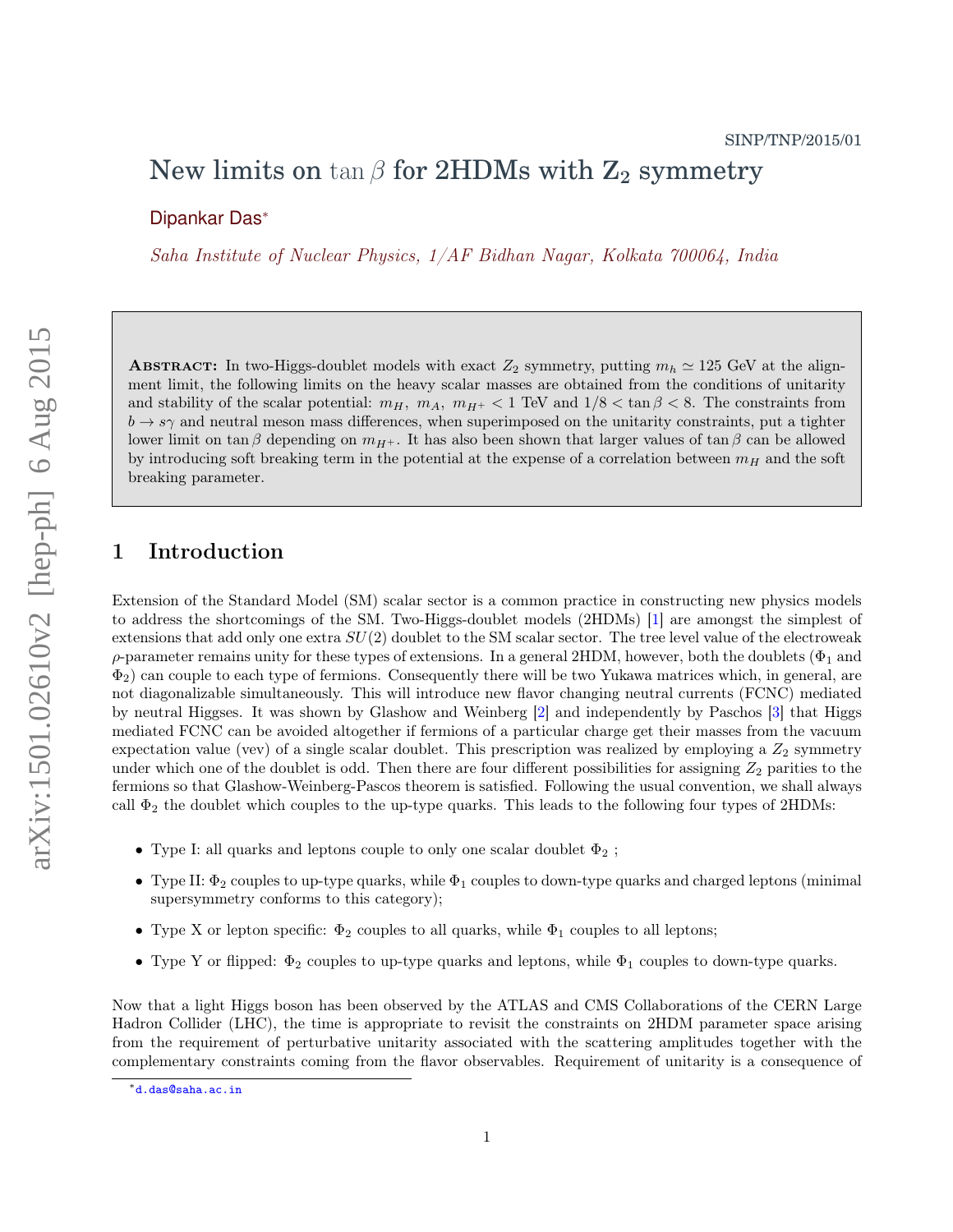probability conservation at the quantum level. Essentially, one takes tree level amplitudes of appropriate sets of scattering processes, and impose the unitarity condition that the s-wave scattering amplitude  $|a_0| < 1$ . Equivalence theorem allows us to make the calculations easier by replacing the longitudinal gauge with the corresponding Goldstone bosons. In the context of the SM, Lee, Quigg and Thacker (LQT) had put an upper bound on the Higgs boson mass,  $m_h < m_{\text{LQT}} = (8\pi\sqrt{2}/3G_F)^{1/2} \sim 1$  TeV [4]. The LQT-type analyses were later carried out to constrain the nonstandard parameter spaces for several extensions of the SM scalar sector. Detailed analyses of these constraints in the 2HDM context already exist in the literature [5–11]. In this paper, we study the consequences of adding two additional inputs to the existing analyses: (i) we use  $m_h \approx 125$  GeV as input, which was an unknown parameter earlier, and also note that the fitted values of the couplings of the Higgs boson from the observed signal strengths into various fermion and gauge boson channels show close conformity to the *alignment limit*, and *(ii)* the restrictions coming from two crucial flavor observables, namely, branching ratio of  $b \to s\gamma$  and the meson mass splittings have been superimposed on the unitarity constraints. We observe that for a large class of 2HDM with exact  $Z_2$  symmetry, the unitarity and flavor constraints together allow a rather restricted zone for  $m_{H+}$  and tan  $\beta$ , thus imposing new constraints on these parameters. The limits on  $\tan \beta$  are now independent of any other parameter, its upper limit coming from unitarity and the lower limit from flavor observables. We study these constraints in all four types of 2HDMs mentioned earlier. The limits are the strongest when the  $Z_2$  symmetry is exact, while they get diluted by the soft symmetry breaking terms. We also comment on what happens when instead of  $Z_2$ , softly broken  $U(1)$  symmetry is considered.

This paper is organized as follows: in Section 2 we discuss the 2HDM scalar potential and the relevance of the alignment limit. Section 3 is divided into two parts. In the first part, we discuss the constraints arising from the requirements of unitarity and stability. Conclusions obtained from this part are independent of the Yukawa structure of the model. In the second part, we revisit the Yukawa sector dependent constraints originating from flavor data and superimpose the result on the unitarity constraints. Finally, the important findings are summarized in Section 4.

#### 2 The scalar potential

The general scalar potential of a 2HDM invariant under a  $Z_2$  ( $\Phi_2 \to -\Phi_2$ ) symmetry can be written as [12]

$$
V = \lambda_1 \left( \Phi_1^{\dagger} \Phi_1 - \frac{v_1^2}{2} \right)^2 + \lambda_2 \left( \Phi_2^{\dagger} \Phi_2 - \frac{v_2^2}{2} \right)^2 + \lambda_3 \left( \Phi_1^{\dagger} \Phi_1 + \Phi_2^{\dagger} \Phi_2 - \frac{v_1^2 + v_2^2}{2} \right)^2
$$
  
+  $\lambda_4 \left( (\Phi_1^{\dagger} \Phi_1)(\Phi_2^{\dagger} \Phi_2) - (\Phi_1^{\dagger} \Phi_2)(\Phi_2^{\dagger} \Phi_1) \right) + \lambda_5 \left( \text{Re } \Phi_1^{\dagger} \Phi_2 - \frac{v_1 v_2}{2} \right)^2 + \lambda_6 \left( \text{Im } \Phi_1^{\dagger} \Phi_2 \right)^2, \tag{1}$ 

where, the bilinear term proportional to  $\lambda_5$  breaks the  $Z_2$  symmetry softly. This soft breaking term, in its conventional parametrization, is written as  $-m_{12}^2(\Phi_1^{\dagger} \Phi_2 + \Phi_2^{\dagger} \Phi_1)$ . The connection between  $m_{12}^2$  and  $\lambda_5$  is given by  $|13|$ 

$$
m_{12}^2 = \frac{\lambda_5}{2} v_1 v_2 \,. \tag{2}
$$

Defining tan  $\beta \equiv v_2/v_1$  to be the ratio of the two vevs, we also remember that it is the combination  $m_{12}^2/(\sin\beta\cos\beta)$ , not  $m_{12}^2$  itself, which controls the nonstandard masses [14]. In view of these facts,  $\lambda_5$ , rather than  $m_{12}^2$ , constitutes a convenient parameter that can track down the effect of soft breaking. Note that, unlike the *inert* case, Eq. (1) implicitly assumes that the  $Z_2$  symmetry is also broken spontaneously, *i.e.*, both the doublets receive vevs. In this article, we shall only consider 2HDMs where the value of  $\tan \beta$  is nonzero and finite. We have also assumed that all the potential parameters are real, *i.e.*, CP symmetry is exact in the scalar potential. The last assumption allows us to define electrically neutral mass eigenstates which are also eigenstates of CP. Here there will be a total of five physical scalars: a pair of CP-even scalars (h and H with  $m_H > m_h$ ), one CP-odd scalar (A) and a pair of charged scalars  $(H^{\pm})$ . For the transition into the mass basis, one needs to rotate the original fields in Eq. (1) by an angle  $\beta$  in the charged and the CP-odd sectors, whereas, the rotation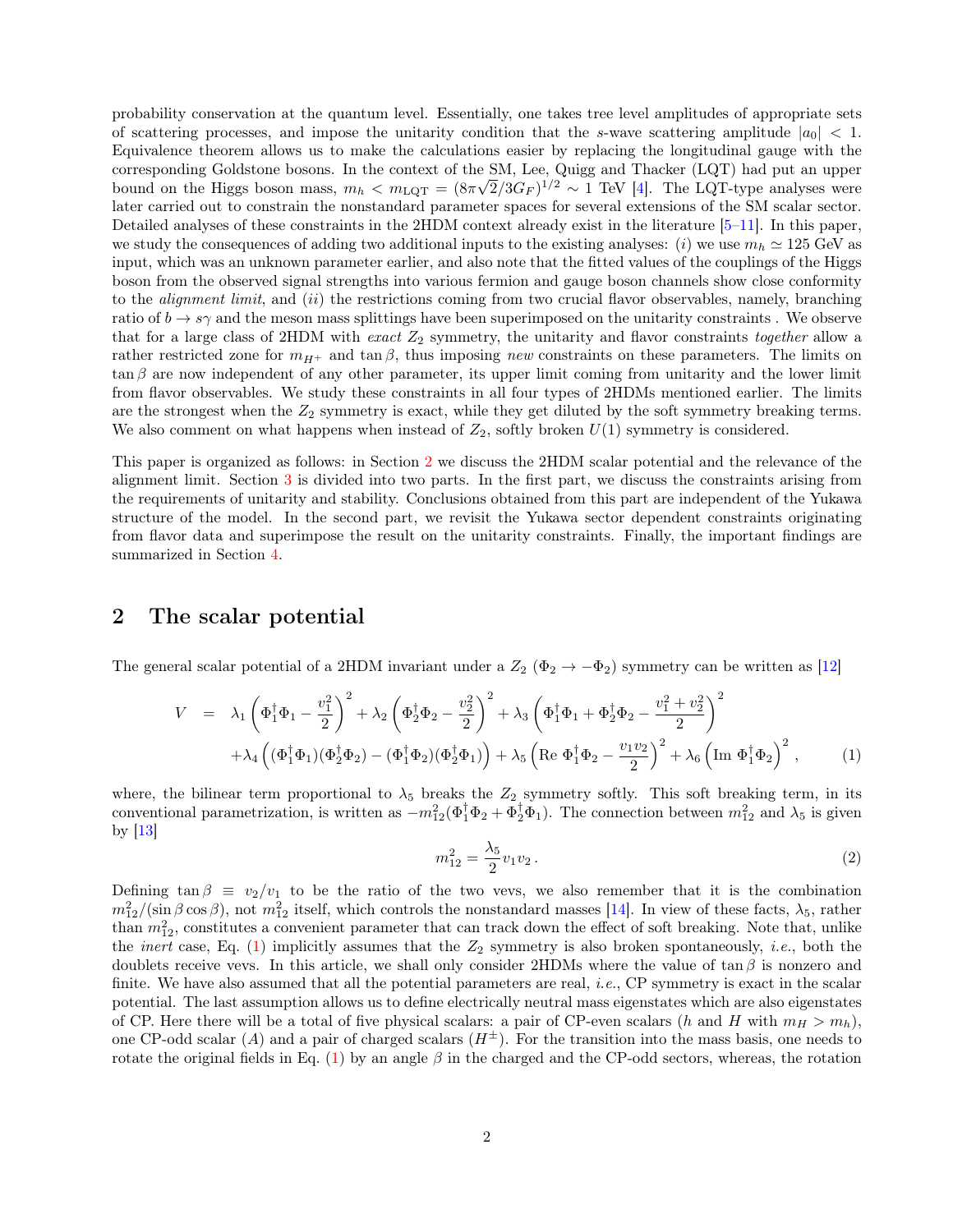angle involved in the CP-even sector is denoted by  $\alpha$ . The latter angle is defined through the relation

$$
\tan 2\alpha = \frac{2\left(\lambda_3 + \frac{\lambda_5}{4}\right)v_1v_2}{\lambda_1v_1^2 - \lambda_2v_2^2 + \left(\lambda_3 + \frac{\lambda_5}{4}\right)(v_1^2 - v_2^2)}.
$$
\n(3)

Note that there were eight parameters to start with:  $v_1$ ,  $v_2$  and 6 lambdas. One can trade  $v_1$  and  $v_2$  for  $v = \sqrt{v_1^2 + v_2^2}$  and tan  $\beta$ . All the lambdas except  $\lambda_5$  may be traded for 4 physical Higgs masses and  $\alpha$ . The relations between these two equivalent sets of parameters are given below :

$$
\lambda_1 = \frac{1}{2v^2 \cos^2 \beta} \left[ m_H^2 \cos^2 \alpha + m_h^2 \sin^2 \alpha - \frac{\sin \alpha \cos \alpha}{\tan \beta} \left( m_H^2 - m_h^2 \right) \right] - \frac{\lambda_5}{4} \left( \tan^2 \beta - 1 \right) ,\tag{4a}
$$

$$
\lambda_2 = \frac{1}{2v^2 \sin^2 \beta} \left[ m_h^2 \cos^2 \alpha + m_H^2 \sin^2 \alpha - \sin \alpha \cos \alpha \tan \beta \left( m_H^2 - m_h^2 \right) \right] - \frac{\lambda_5}{4} \left( \cot^2 \beta - 1 \right) ,\qquad (4b)
$$

$$
\lambda_3 = \frac{1}{2v^2} \frac{\sin \alpha \cos \alpha}{\sin \beta \cos \beta} \left( m_H^2 - m_h^2 \right) - \frac{\lambda_5}{4}, \qquad (4c)
$$

$$
\lambda_4 = \frac{2}{v^2} m_{H^+}^2, \tag{4d}
$$

$$
\lambda_6 = \frac{2}{v^2} m_A^2 \,. \tag{4e}
$$

Among these,  $v = 246$  GeV is already known and if it is assumed that the lightest CP-even Higgs is what has been observed at the LHC, then  $m_h = 125$  GeV is also known. The rest of the parameters need to be constrained from theoretical as well as experimental considerations.

The first simplification occurs if one keeps in mind that the experimental values of the Higgs signal strengths into different decay channels are increasingly leaning towards the corresponding SM predictions [15,16]. In the 2HDM context, this implies the alignment condition [14]

$$
\sin(\beta - \alpha) \approx 1\,,\tag{5}
$$

which means, h will have the exact same tree-level couplings with the vector bosons and fermions as in the SM. In view of the recent global fits for 2HDMs using the LHC Higgs data, Eq. (5) is a reasonable assumption [17–22].

Next, one has to ensure that there should not exist any direction in the field space along which the potential of Eq. (1) becomes infinitely negative, i.e., the potential is bounded from below. The necessary and sufficient conditions for this can be found to be [23, 24]

$$
\lambda_1 + \lambda_3 > 0,\tag{6a}
$$

$$
\lambda_2 + \lambda_3 > 0, \tag{6b}
$$

$$
2\lambda_3 + \lambda_4 + 2\sqrt{(\lambda_1 + \lambda_3)(\lambda_2 + \lambda_3)} > 0,
$$
\n
$$
(6c)
$$

$$
2\lambda_3 + \frac{\lambda_5 + \lambda_6}{2} - \frac{|\lambda_5 - \lambda_6|}{2} + 2\sqrt{(\lambda_1 + \lambda_3)(\lambda_2 + \lambda_3)} > 0. \tag{6d}
$$

To obtain the constraints from tree-unitarity, we construct an S-matrix using different two-body states to label its different rows and columns. The  $\ell = 0$  partial wave amplitudes for different  $2 \rightarrow 2$  scattering processes constitute the elements of this S-matrix. The explicit expressions for the eigenvalues of this matrix are listed below  $[5-8]$ :

$$
a_1^{\pm} = 3(\lambda_1 + \lambda_2 + 2\lambda_3) \pm \sqrt{9(\lambda_1 - \lambda_2)^2 + \left(4\lambda_3 + \lambda_4 + \frac{\lambda_5 + \lambda_6}{2}\right)^2},
$$
\n(7a)

$$
a_2^{\pm} = (\lambda_1 + \lambda_2 + 2\lambda_3) \pm \sqrt{(\lambda_1 - \lambda_2)^2 + \frac{1}{4} (2\lambda_4 - \lambda_5 - \lambda_6)^2},
$$
 (7b)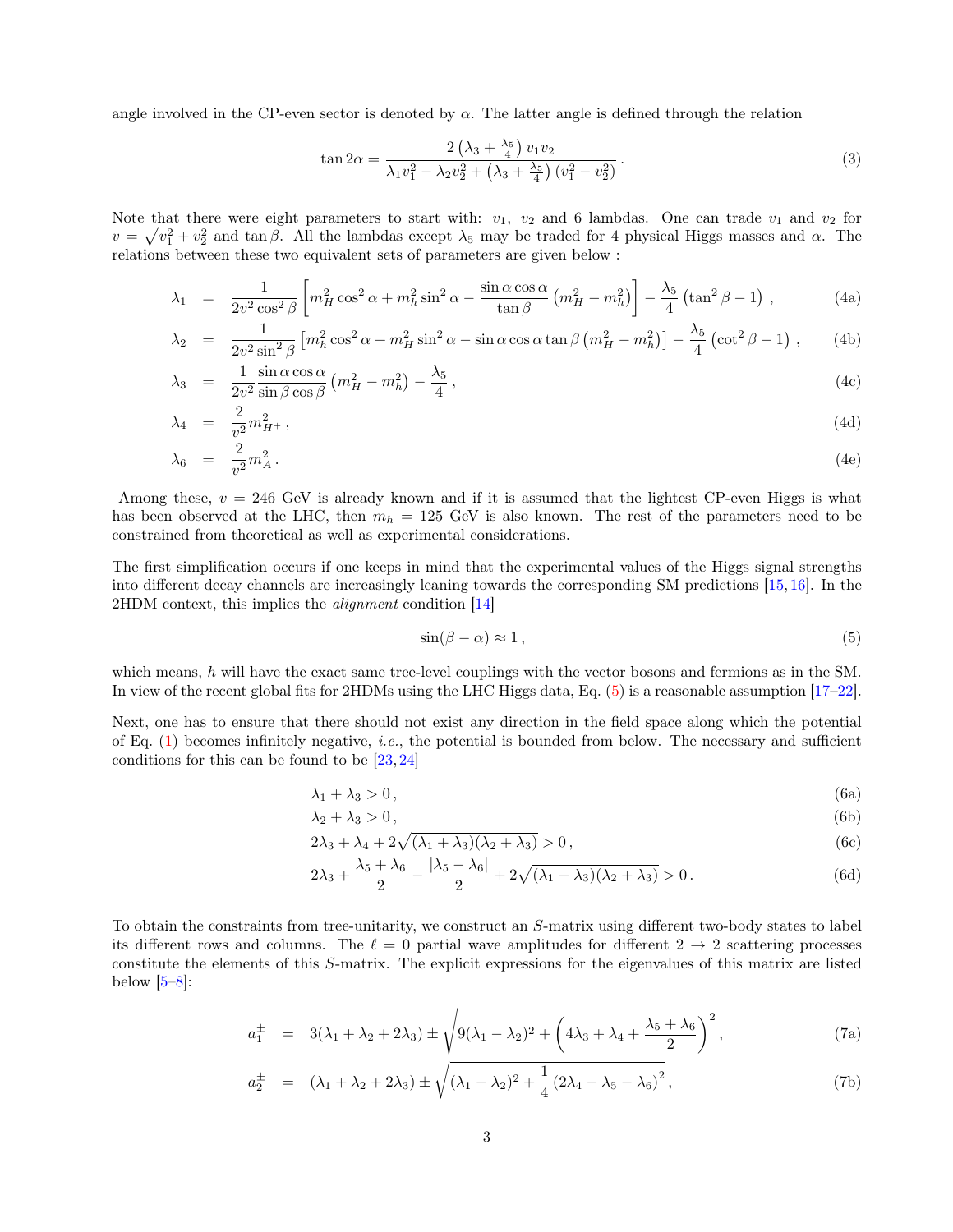

Figure 1: Allowed region from unitarity and stability for exact  $Z_2$  symmetry. In the right panel, the dark (purple) shaded region is excluded from direct search  $\sqrt{25}$ .

$$
a_3^{\pm} = (\lambda_1 + \lambda_2 + 2\lambda_3) \pm \sqrt{(\lambda_1 - \lambda_2)^2 + \frac{1}{4} (\lambda_5 - \lambda_6)^2},
$$
 (7c)

$$
b_1 = 2\lambda_3 - \lambda_4 - \frac{1}{2}\lambda_5 + \frac{5}{2}\lambda_6, \qquad (7d)
$$

$$
b_2 = 2\lambda_3 + \lambda_4 - \frac{1}{2}\lambda_5 + \frac{1}{2}\lambda_6, \qquad (7e)
$$

$$
b_3 = 2\lambda_3 - \lambda_4 + \frac{5}{2}\lambda_5 - \frac{1}{2}\lambda_6, \tag{7f}
$$

$$
b_4 = 2\lambda_3 + \lambda_4 + \frac{1}{2}\lambda_5 - \frac{1}{2}\lambda_6, \qquad (7g)
$$

$$
b_5 = 2\lambda_3 + \frac{1}{2}\lambda_5 + \frac{1}{2}\lambda_6, \tag{7h}
$$

$$
b_6 = 2(\lambda_3 + \lambda_4) - \frac{1}{2}\lambda_5 - \frac{1}{2}\lambda_6.
$$
 (7i)

The requirement of tree-unitarity then restricts each of the above eigenvalues as

$$
|a_i^{\pm}|, \ |b_i| \le 16\pi \,. \tag{8}
$$

Now it is the time to investigate how the constraints from unitarity and stability restrict the parameter space in the alignment limit defined by Eq. (5).

### 3 Constraints on the 2HDM parameter space

To begin with, we consider the case when the  $Z_2$  symmetry is exact in the scalar potential *i.e.*,  $\lambda_5 = 0$ . For this, we have generated millions of random points in the  $\{\tan \beta, m_H, m_A, m_{H^+}\}\$  space. The individual parameters have been varied in the following range:

$$
\tan \beta \in [0.1, 100], \quad m_H \in [125, 2000], \quad m_A \in [0, 2000], \quad m_{H^+} \in [0, 2000]. \tag{9}
$$

Those points which successfully negotiate the unitarity and stability bounds have been plotted in Fig. 1. Some noteworthy features are listed below :

- From the left panel, one can read the limit on  $\tan \beta$ ,  $1/8 < \tan \beta < 8$ .
- Strong correlation exists between the upper limit of  $m_H$  and  $\tan \beta$ .
- Limits on the masses are,  $m_H$ ,  $m_A$ ,  $m_{H^+} < 1$  TeV.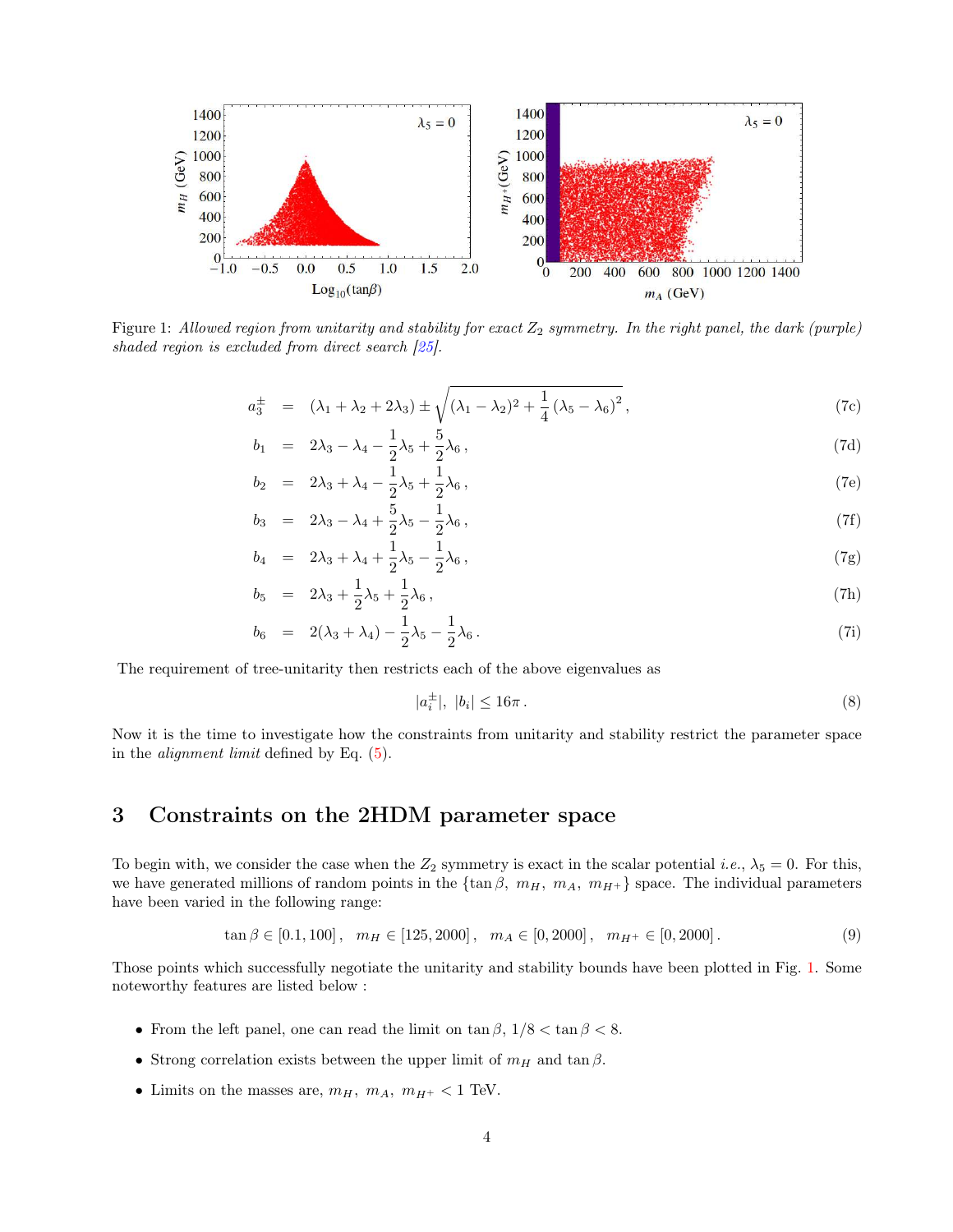

Figure 2: Relaxation of the unitarity and stability constraints on  $\tan \beta$  in the presence of soft breaking. In the right panel, the vertical width of the of the tail in the region where  $\tan \beta$  is much away from unity is caused by the variation of  $\lambda_5$  in the range [−15, 15].



Figure 3: Effect of soft breaking on the constraints on the nonstandard masses. The (light blue) shaded region in the rightmost panel represents the combined allowed region from direct search and the diphoton signal strength at 95% C.L.

The reason for the above features can be traced back to the eigenvalues of Eq. (7). First two constraints for boundedness in Eq.  $(6)$  can be combined into

$$
\lambda_1 + \lambda_2 + 2\lambda_3 > 0. \tag{10}
$$

This, then together with the condition  $|a_1^{\pm}| < 16\pi$ , implies

$$
0 < \lambda_1 + \lambda_2 + 2\lambda_3 < \frac{16\pi}{3} \,,\tag{11}
$$

$$
\Rightarrow \qquad 0 < \left( m_H^2 - \frac{1}{2} \lambda_5 v^2 \right) (\tan^2 \beta + \cot^2 \beta) + 2m_h^2 < \frac{32\pi v^2}{3}, \tag{12}
$$

where the last expression is obtained from the previous one by using Eq. (4) in the alignment limit. Keeping in mind that  $m_H > 125$  GeV, this will put a limit on tan  $\beta$  (as well as cot  $\beta$ ) when  $\lambda_5 = 0$ . Since the minimum value of  $(\tan^2 \beta + \cot^2 \beta)$  is 2 when  $\tan \beta = 1$ , the maximum possible value of  $m_H$  occurs at  $\tan \beta = 1$ . In summary, the inequality (12) explains the tan β dependent bound on  $m_H$  as depicted in the left panel of Fig. 1.

Eq. (12) also implies that the restriction on  $\tan \beta$  will be lifted for  $1/2\lambda_5 v^2 > (m_H^2)_{\text{min}} = (125 \text{ GeV})^2$ . Once this condition is satisfied,  $m_H^2$  will have the chance to saturate to  $1/2\lambda_5v^2$  making the difference between them to vanish in Eq. (12). In fact, to a very good approximation, one can use

$$
m_H^2 \approx 1/2\lambda_5 v^2 \tag{13}
$$

for tan  $\beta > 5$ .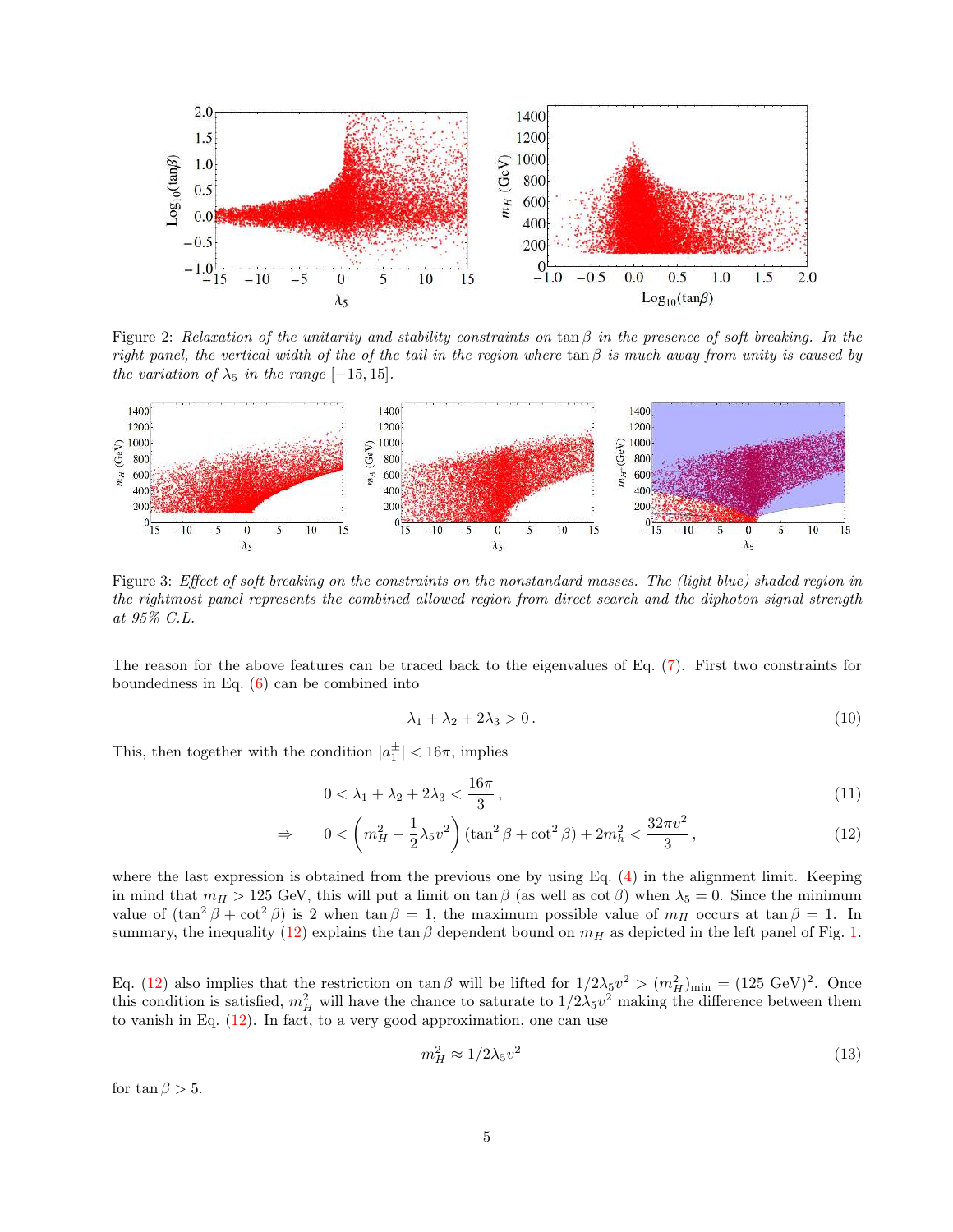To understand the restrictions on  $m_A$  and  $m_{H^+}$ , we use the triangle inequality to note the following :

$$
|b_1 - b_3| \equiv 3|\lambda_6 - \lambda_5| < 32\pi \,, \qquad \Rightarrow \, |m_A^2 - \frac{1}{2}\lambda_5 v^2| < \frac{16\pi v^2}{3} \,, \tag{14a}
$$

$$
|b_6 - b_3| \equiv 3|\lambda_4 - \lambda_5| < 32\pi \,, \qquad \Rightarrow \, |m_{H^+}^2 - \frac{1}{2}\lambda_5 v^2| < \frac{16\pi v^2}{3} \,. \tag{14b}
$$

Because of Eqs. (14a) and (14b) one expects to put limits on  $m_A$  and  $m_{H+}$  respectively, when  $\lambda_5 = 0$ . Additionally, note that due to the inequality

$$
|b_1 - b_6| \equiv 3|\lambda_6 - \lambda_4| < 32\pi \,, \qquad \Rightarrow \, |m_A^2 - m_{H^+}^2| < \frac{16\pi v^2}{3} \,, \tag{15}
$$

it is expected that the splitting between  $m_A$  and  $m_{H^+}$  will be always restricted in a 2HDM. It is also interesting to note that the conclusions obtained from Eqs.  $(14a)$ ,  $(14b)$  and  $(15)$  do not depend on the imposition of the alignment condition.

Next we shall investigate the implications of the soft breaking parameter on these constraints. We have varied  $\lambda_5$  in the range [−15, 15] for this purpose. From Eq. (12) one can observe that the space for tan  $\beta$  is squeezed further if  $\lambda_5 < 0$  but the bound is relaxed if  $\lambda_5 > 0$ . This feature emerges from the left panel of Fig. 2. One can also see from Eq. (12) that  $m_H^2$  must follow  $1/2\lambda_5v^2$  if  $\tan \beta$  moderately deviates from unity. This feature is reflected by the horizontal tail in the right panel of Fig. 2 on both sides of the peak. The vertical width of the tail is caused by the variation of  $\lambda_5$  in the range [−15, 15]. On the other hand, from Eqs. (14a), (14b) and (12), it should be noted that the upper bounds on the nonstandard scalar masses will be relaxed for  $\lambda_5 > 0$  but will get tighter for  $\lambda_5 < 0$ . Fig. 3 reflects these features where one can see that this dependence is rather weak. It is worth mentioning at this point that if one uses a softly broken  $U(1)$  symmetry instead of the usual  $Z_2$ symmetry, the soft breaking parameter gets related to the pseudoscalar mass as  $m_A^2 = 1/2\lambda_5 v^2$ . Consequently, the correlation between  $m_H$  and  $\lambda_5$  in the leftmost panel of Fig. 3 transforms into the degeneracy between  $m_H$  and  $m_A$ . Detailed analysis of the scalar sector, for the softly broken  $U(1)$  scenario, has been carried out in [26, 27].

It is also important to note that the production as well as the tree-level decay widths of h remain unaltered from the corresponding SM expectations due to the imposition of alignment limit of Eq. (5). But the loop induced decay modes of h, such as  $h \to \gamma\gamma$  and  $h \to Z\gamma$ , will pick up additional contributions due the presence of the charged scalar in loops. For example, the diphoton signal strength  $(\mu_{\gamma\gamma})$ , in general, depends on both  $\lambda_5$  and  $m_{H^+}$  [13]. The current measurement by CMS gives  $\mu_{\gamma\gamma} = 1.14^{+0.26}_{-0.23}$  [28], whereas ATLAS measures  $\mu_{\gamma\gamma}$  to be  $1.17 \pm 0.27$  [29]. In addition to this, the direct search limit of  $m_{H^+} > 80$  GeV [25] should also be taken into account. Considering all of these experimental constraints, the allowed region at 95% C.L. has been shaded (in light blue) in the rightmost panel of Fig. 3. Only those points that lie within the shaded region survive both the theoretical and experimental constraints.

#### 3.1 Yukawa sector and flavor constraints

Now we shall concentrate on the constraints on the charged scalar mass  $(m_{H+})$ , imposed by the measured values of  $b \to s\gamma$  branching ratio [30] and neutral meson mass differences  $(\Delta M)$  [31]. Since we are concerned with the quark sector only, the constraints will be the same for Type I and Type X models. The same is true for Type II and Type Y models. In the following, we spell out the relevant parts of the charged scalar Yukawa interaction:

$$
\mathscr{L}_{H^{+}}^{(\text{I or X})} = \left[ \frac{\sqrt{2}H^{+}}{v} \cot \beta \left\{ \bar{u}_{R} \left( D_{u} V \right) d_{L} - \bar{u}_{L} \left( V D_{d} \right) d_{R} \right\} + \text{h.c.} \right], \tag{16a}
$$

$$
\mathscr{L}_{H^{+}}^{(\text{II or Y})} = \left[ \frac{\sqrt{2}H^{+}}{v} \Big\{ \cot \beta \bar{u}_{R} \left( D_{u} V \right) d_{L} + \tan \beta \bar{u}_{L} \left( V D_{d} \right) d_{R} \Big\} + \text{h.c.} \right], \tag{16b}
$$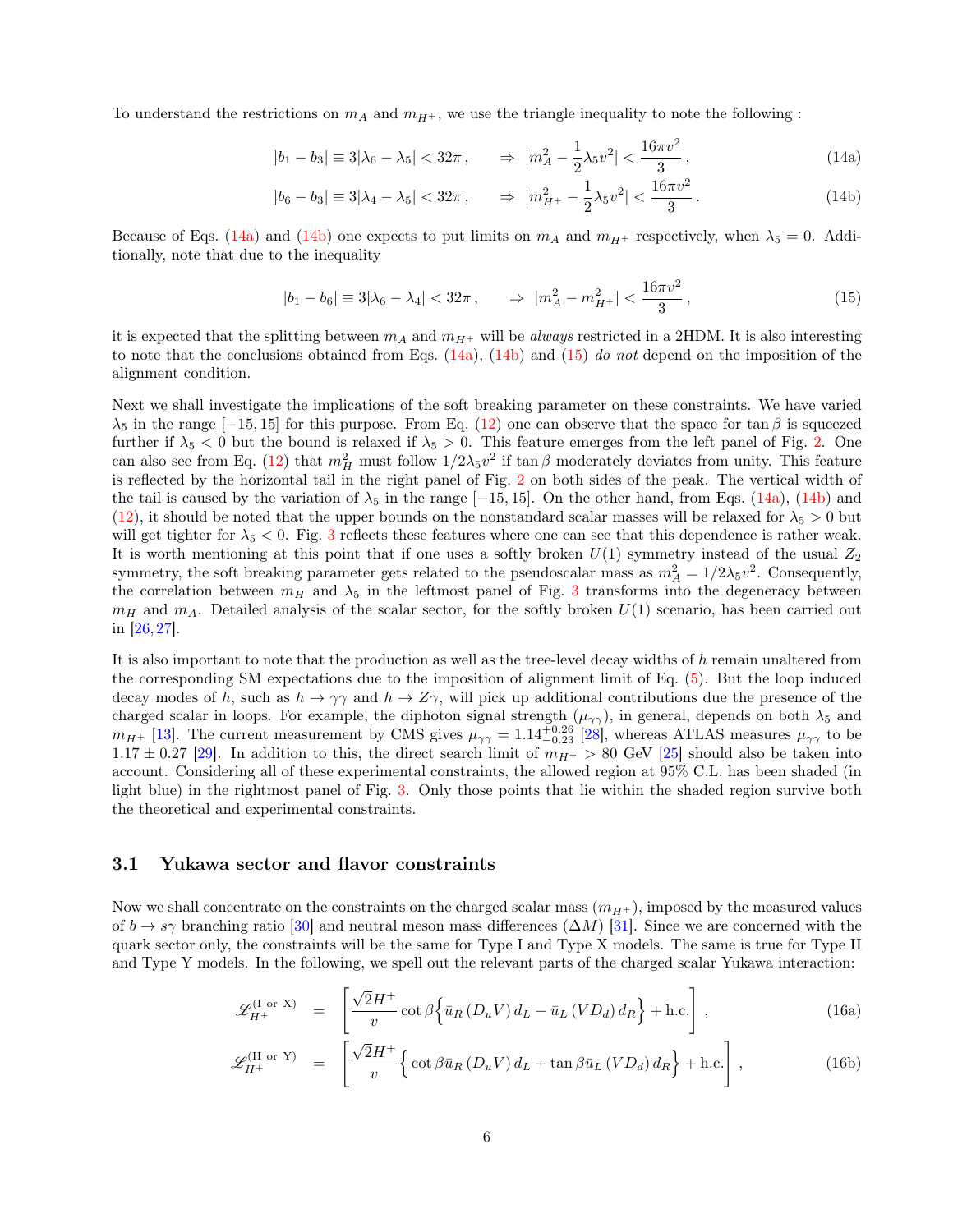

Figure 4: Constraints on tan  $\beta$  and the charged Higgs mass from unitarity and flavor physics. The left panel corresponds to Type I and X and the right panel to Type II and Y scenarios. The lower horizontal dark (purple) strip in both the panels corresponds to the direct search limit of 80 GeV [25]. The ligther shades represent allowed regions from individual flavor observables. The scattered points are allowed from unitarity and stability for 2HDMs with exact  $Z_2$  symmetry.

where, V is the CKM matrix and  $D_{u,d}$  are diagonal mass matrices in the up- and down-quark sectors respectively. In writing Eq.  $(16)$ , we have suppressed the flavor indices. Thus u and d should be interpreted as three element column matrices.

For the process  $b \to s\gamma$ , the major new physics contributions come from charged scalar loops. We have added the new physics contribution to the SM one at the amplitude level and therefore have taken the interference into account. The branching ratio is then compared with the experimental value,  $(3.55 \pm 0.26) \times 10^{-4}$  [30], to obtain the allowed region at 95% C.L. in Fig. 4. As can be seen from Eq. (16b), for Type II and Y models, in the charged Higgs Yukawa interaction, the up-type Yukawa coupling is multiplied by  $\cot \beta$  while the down-type Yukawa is multiplied by tan β. Their product is responsible for setting tan β-independent limit<sup>1</sup>  $m_{H+} > 320$ GeV for tan  $\beta > 1$  [33–35]. This feature has been depicted in the right panel of Fig. 4. In Type I and X models, on the other hand, each of these couplings picks up a cot  $\beta$  factor. This is why there is essentially no bound on  $m_{H+}$  for tan  $\beta > 1$  in these models [34]. This character of Type I and X models emerges from the left panel of Fig. 4.

The dominant new physics contributions to neutral meson mass differences come from the charged scalar box diagrams. Note that, the constraint arising from  $\Delta M$  in the  $m_{H^+}$ -tan  $\beta$  plane, is slightly stronger than that from the precision measurement of the  $Z \to b\bar{b}$  branching ratio [35]. In Fig. 4, allowed regions have been shaded assuming that the new physics contributions saturate the experimental values of  $\Delta M$  [31]. Since the amplitudes for the new box diagrams receive prevailing contributions from the up-type quark masses which, for all four variants of 2HDMs, comes with a cot  $\beta$  prefactor, the overall charged scalar contribution to the amplitude goes as cot<sup>4</sup> β due to the presence of four charged scalar vertices in the box diagram. Not surprisingly,  $\Delta M$  offers a stronger constraint than  $b \to s\gamma$  for tan  $\beta < 1$  because, in this region, the new physics amplitude for the latter goes as  $\cot^2 \beta$ .

Things become more interesting when the above flavor constraints are superimposed on top of the constraints from unitarity and stability. Most stringent constraints are obtained when  $Z_2$  symmetry is exact in the scalar potential, *i.e.*,  $\lambda_5 = 0$ . In Fig. 4, the scattered points span the region allowed by the combined constraints of unitarity and stability for the case of exact  $Z_2$  symmetry. Only those points which lie within the common shaded region survive when all the constraints are imposed. For 2HDMs of all four types, one can read the

<sup>&</sup>lt;sup>1</sup>Recently this bound has been changed to  $m_{H+} > 480$  GeV using the NNLO result along with the updated experimental value [32]. This means that the  $b \to s\gamma$  boundary on the right panel of Fig. 4 will be shifted upwards slightly. But this will hardly modify the lower bound on tan  $\beta$  which mainly comes from  $\Delta M$ .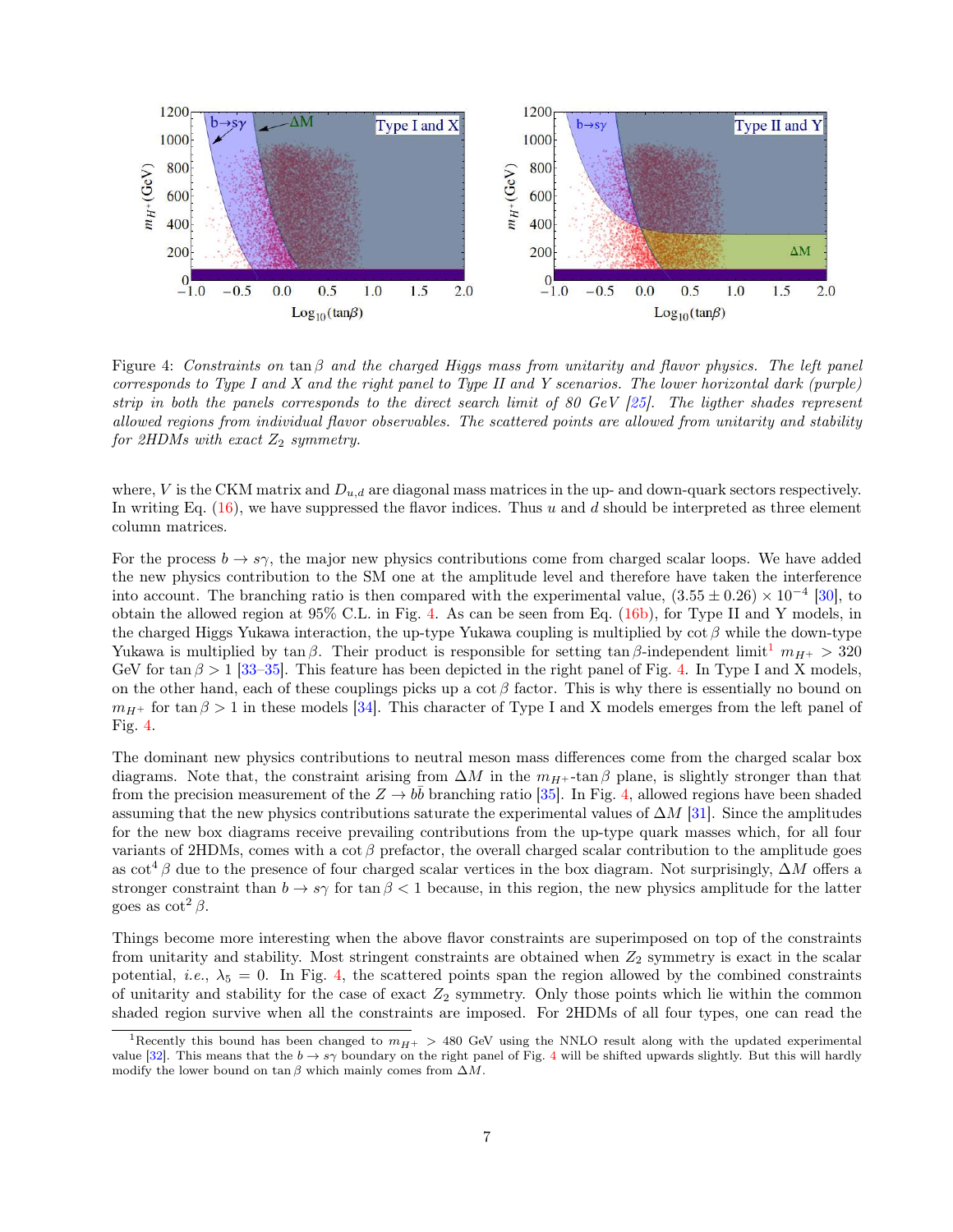bound on  $\tan \beta$  as

$$
0.5 < \tan \beta < 8. \tag{17}
$$

However, in order to allow a lighter charged scalar in the ballpark of 400 GeV or below, one must require  $1 < \tan \beta < 8$ . It should be remembered that, the lower bound on  $\tan \beta$  mainly comes from the flavor data, whereas the upper limit, for the case of exact  $Z_2$  symmetry, is dictated by unitarity and stability. In the presence of a soft breaking parameter, the upper bound will be lifted allowing  $\tan \beta$  to take much larger values at the expense of a strong correlation between the soft breaking parameter and  $m_H$  as depicted by Eq. (13).

### 4 Conclusions

In this paper, we have revisited the constraints from tree-unitarity and stability in the context of 2HDMs. The observed scalar at LHC has been identified with the lightest CP-even scalar of the model. The alignment limit has been imposed in view of the conformity of the LHC Higgs data with the SM predictions. These are the new informations that became available only after the Higgs discovery. If the  $Z_2$  symmetry is exact in the potential, it is found that all the nonstandard masses are restricted below 1 TeV from unitarity with the upper limit on  $m_H$  being highly correlated to tan β. The value of tan β is also confined within the range  $1/8 < \tan \beta < 8$  from unitarity and stability. The constraints from flavor data severely restrict the region with  $\tan \beta < 1$ . Therefore, for an exact  $Z_2$  symmetry,  $\tan \beta$  is bounded within a very narrow range of  $1 < \tan \beta < 8$  when a light charged scalar with mass around 400 GeV is looked for.

In the presence of an appropriate soft breaking parameter the upper bound on  $\tan \beta$  will be diluted. However, for large values of tan  $\beta$ , the unitarity and stability conditions will render a strong correlation between the soft breaking parameter and  $m_H$  as appears in Eq. (13). It is also worth noting that the value of  $\mu_{\gamma\gamma}$  can play a crucial role in the presence of soft breaking. For example, if  $\mu_{\gamma\gamma}$  is measured to be consistent with the SM expectation with 5% accuracy then one can conclude  $m_{H^+}^2 \approx 1/2\lambda_5 v^2$  [13] for any value of tan  $\beta$ . Thus, for large values of  $\tan \beta$  one may expect  $m_H^2 \approx m_{H^+}^2 \approx 1/2\lambda_5 v^2$ . In this limit, the heavier nonstandard scalars truly decouple from the low energy observables. Thus, as has been emphasized in [13], proper decoupling of the nonstandard scalars necessitates the presence of a soft breaking term in the scalar potential.

To sum up, when flavor constraints are superimposed on the constraints from unitarity and stability, the value of tan β is restricted within a very narrow range of  $1 < \tan \beta < 8$  for 2HDMs with exact  $Z_2$  symmetry. Larger values of tan  $\beta$  can be allowed by introducing suitable soft breaking parameter in the scalar potential, but the theoretical and experimental constraints impose certain correlations between nonstandard masses and the soft breaking parameter. This makes the theory much more predictive in the large  $\tan \beta$  region.

Acknowledgements: I thank G. Bhattacharyya for many helpful discussions during different stages of this work. I also thank Department of Atomic Energy, India for financial support.

### References

- [1] G. Branco, P. Ferreira, L. Lavoura, M. Rebelo, M. Sher, et al., Theory and phenomenology of two-Higgs-doublet models, Phys.Rept.  $516$  (2012) 1-102,  $[array:1106.0034]$ .
- [2] S. L. Glashow and S. Weinberg, Natural Conservation Laws for Neutral Currents, Phys.Rev. D15 (1977) 1958.
- [3] E. Paschos, Diagonal Neutral Currents, Phys.Rev. D15 (1977) 1966.
- [4] B. W. Lee, C. Quigg, and H. Thacker, Weak Interactions at Very High-Energies: The Role of the Higgs Boson Mass, Phys.Rev. D16 (1977) 1519.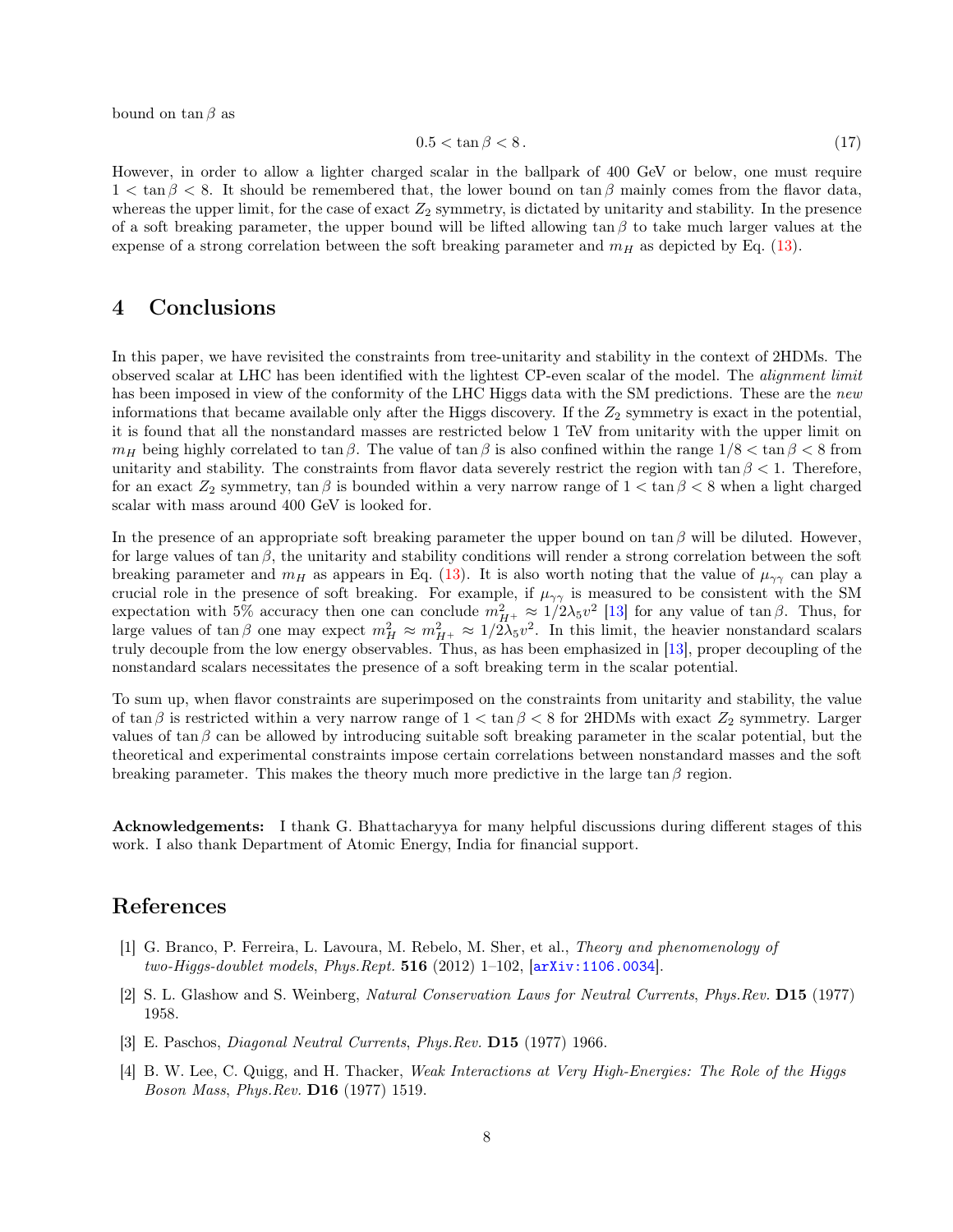- [5] J. Maalampi, J. Sirkka, and I. Vilja, Tree level unitarity and triviality bounds for two Higgs models, Phys.Lett. B265 (1991) 371–376.
- [6] S. Kanemura, T. Kubota, and E. Takasugi, Lee-Quigg-Thacker bounds for Higgs boson masses in a two doublet model, Phys.Lett. B313 (1993) 155–160, [hep-ph/9303263].
- [7] A. G. Akeroyd, A. Arhrib, and E.-M. Naimi, Note on tree level unitarity in the general two Higgs doublet model, Phys.Lett. B490 (2000) 119–124, [hep-ph/0006035].
- [8] J. Horejsi and M. Kladiva, *Tree-unitarity bounds for THDM Higgs masses revisited, Eur.Phys.J.* **C46**  $(2006)$  81–91, [hep-ph/0510154].
- [9] B. Gorczyca and M. Krawczyk, Tree-Level Unitarity Constraints for the SM-like 2HDM, arXiv:1112.5086.
- [10] B. Swiezewska, Yukawa independent constraints for two-Higgs-doublet models with a 125 GeV Higgs boson, Phys.Rev. D88 (2013), no. 5 055027, [arXiv:1209.5725].
- [11] N. Chakrabarty, U. K. Dey, and B. Mukhopadhyaya, *High-scale validity of a two-Higgs doublet scenario:* a study including LHC data,  $arXiv:1407.2145$ .
- [12] J. F. Gunion, H. E. Haber, G. L. Kane, and S. Dawson, The Higgs Hunter's Guide, Front.Phys. 80 (2000) 1–448.
- [13] G. Bhattacharyya and D. Das, Nondecoupling of charged scalars in Higgs decay to two photons and symmetries of the scalar potential, Phys. Rev. D91 (2015), no. 1 015005,  $\left[$ arXiv:1408.6133.
- [14] J. F. Gunion and H. E. Haber, The CP conserving two Higgs doublet model: The Approach to the decoupling limit, Phys.Rev.  $D67$  (2003) 075019,  $[hep-ph/0207010]$ .
- [15] **ATLAS** Collaboration, *ATLAS-CONF-2014-009*, https://atlas.web.cern.ch/Atlas/GROUPS/PHYSICS/CONFNOTES/ATLAS-CONF-2014-009/.
- [16] CMS Collaboration, CMS-PAS-HIG-14-009, http://cds.cern.ch/record/1728249?ln=en.
- [17] O. Eberhardt, U. Nierste, and M. Wiebusch, Status of the two-Higgs-doublet model of type II, JHEP 1307 (2013) 118, [arXiv:1305.1649].
- [18] B. Coleppa, F. Kling, and S. Su, Constraining Type II 2HDM in Light of LHC Higgs Searches, JHEP 1401 (2014) 161, [arXiv:1305.0002].
- [19] C.-Y. Chen, S. Dawson, and M. Sher, Heavy Higgs Searches and Constraints on Two Higgs Doublet Models, *Phys.Rev.* **D88** (2013) 015018,  $\overline{arXiv:1305.1624}$ .
- [20] N. Craig, J. Galloway, and S. Thomas, Searching for Signs of the Second Higgs Doublet, arXiv:1305.2424.
- [21] B. Dumont, J. F. Gunion, Y. Jiang, and S. Kraml, Constraints on and future prospects for Two-Higgs-Doublet Models in light of the LHC Higgs signal, Phys.Rev. D90 (2014) 035021, [arXiv:1405.3584].
- [22] J. Bernon, B. Dumont, and S. Kraml, Status of Higgs couplings after Run-1 of the LHC using Lilith 1.0, arXiv:1409.1588.
- [23] K. Klimenko, On Necessary and Sufficient Conditions for Some Higgs Potentials to Be Bounded From Below, Theor.Math.Phys. 62 (1985) 58–65.
- [24] M. Maniatis, A. von Manteuffel, O. Nachtmann, and F. Nagel, Stability and symmetry breaking in the general two-Higgs-doublet model, Eur.Phys.J. C48 (2006) 805–823, [hep-ph/0605184].